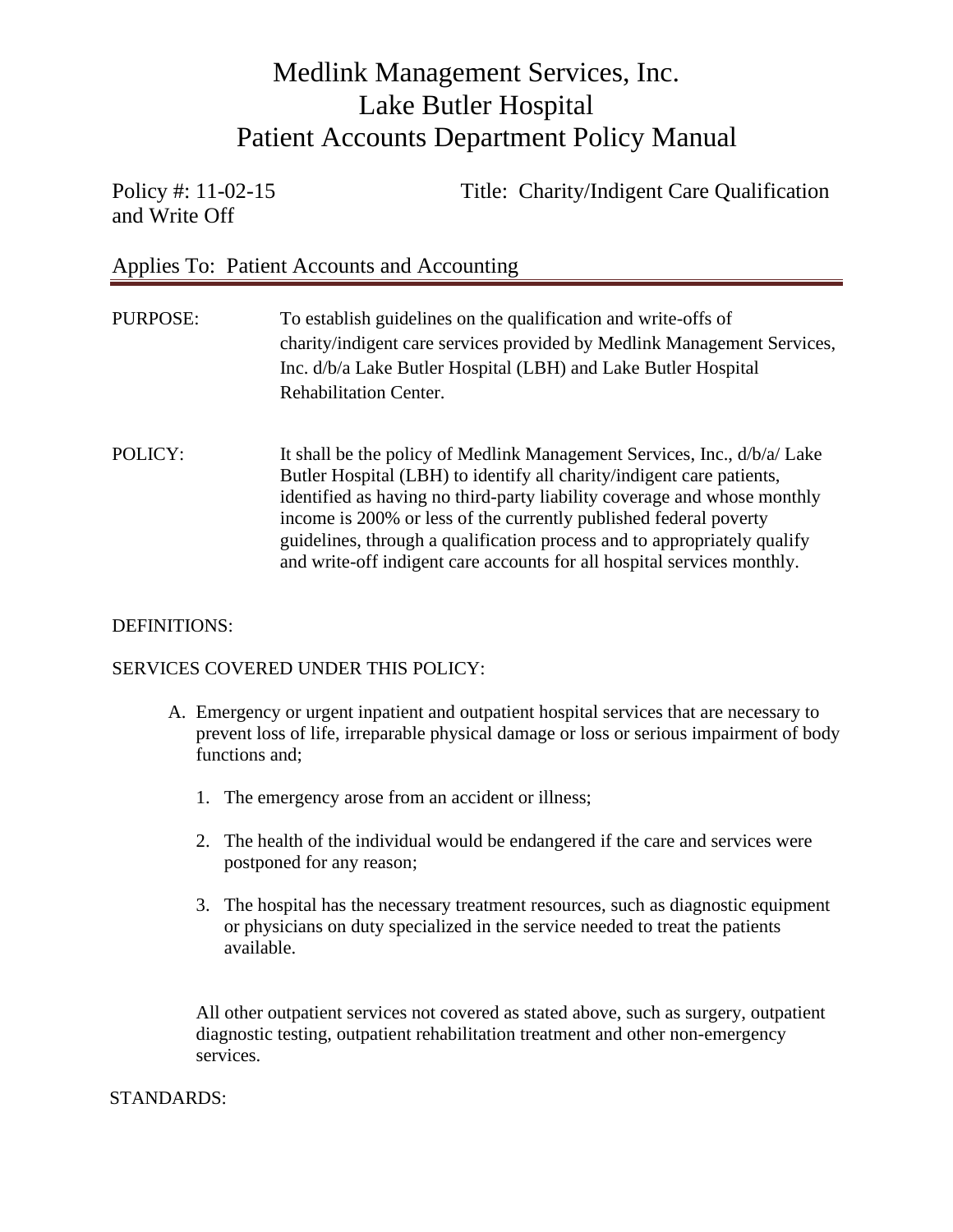and Write Off

Policy #: 11-02-15 Title: Charity/Indigent Care Qualification

Applies To: Patient Accounts and Accounting

### FINANCIAL ASSESSMENT COMPLETION:

1. LBH will complete a Financial Assessment (see Attachment A) on those patients without verifiable insurance to determine eligibility for the hospital's charity/indigent program or State Medicaid benefits. If qualifying patient for the Medicaid program or the Health Care Responsibility Act Program, proof of residency, such as a driver's license or voter registration card, along with proof of income (ex: pay stub, W2, income tax, social security income voucher, child support, disability income, workers compensation) must be supplied by the patient and copies scanned and attached to the patient's registration account; otherwise, only a Financial Assessment is required to be completed and signed by the patient attesting that the information provided is correct and accurate.

### INDIGENT CARE QUALIFICATION:

- 1. If the patient does not have any health insurance benefits or third-party liability available to pay for the services covered under this policy, and their income meets the current federal poverty guidelines at 200% or less for the household as published by the most recent Federal Register (see Attachment B), proceed with offering the sliding fee schedule discount as outlined in Uninsured Discount Policy 11-02-24.
- 2. If the patient does not have any health insurance benefits or third-party liability available to pay for the services covered under this policy, and meets at least 100% or less of the current federal poverty guidelines and;
	- a. qualifies for Medicaid and patient is agreeable, an attempt shall be made to secure Medicaid coverage by completing a Medically Needy application and sending to the HRS Office. If the patient is denied for Medicaid, the account should be adjusted off as an Indigent/Charity Write Off.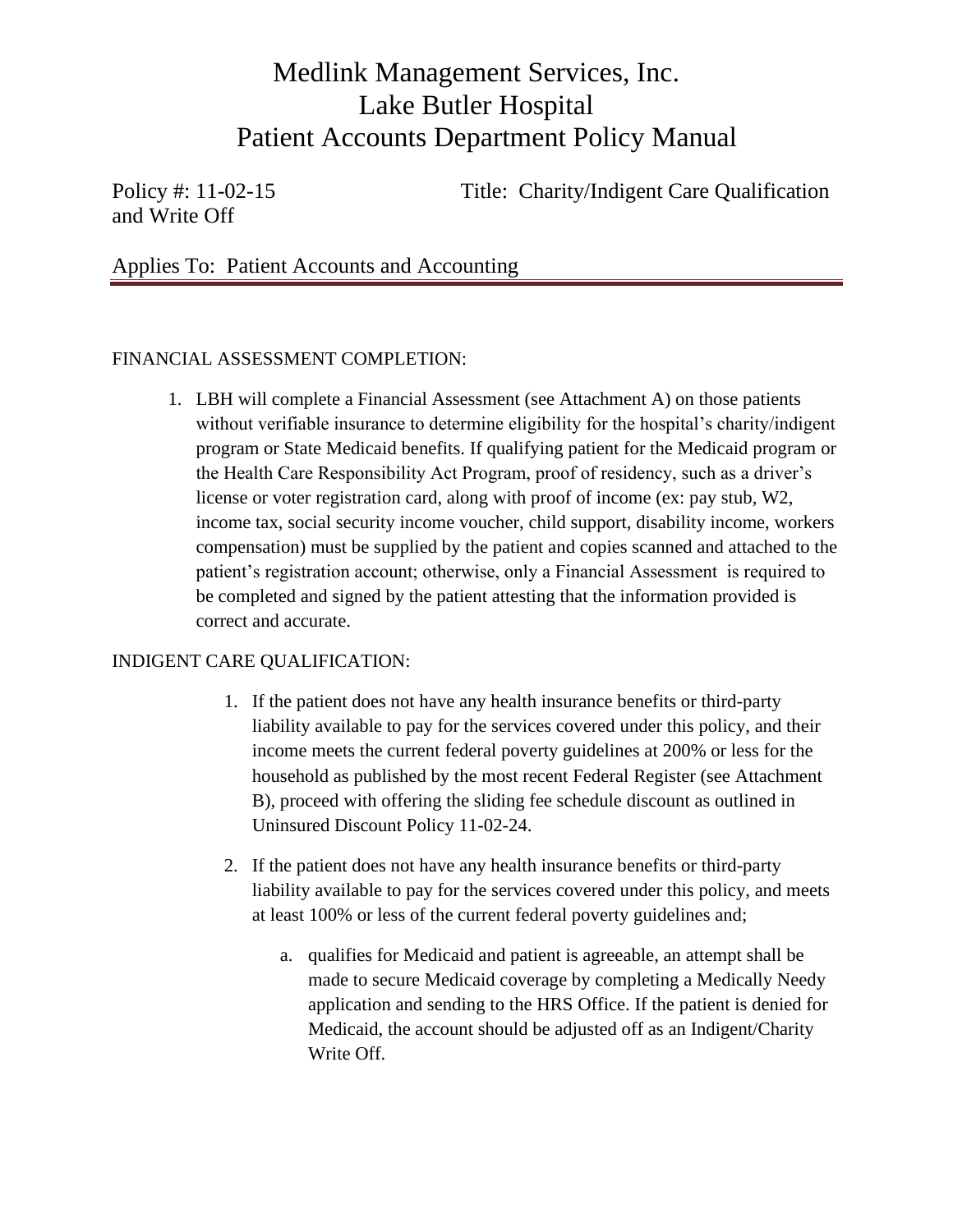and Write Off

Policy #: 11-02-15 Title: Charity/Indigent Care Qualification

## Applies To: Patient Accounts and Accounting

- b. does not qualify for Medicaid, but qualifies for Share of Cost, proceed with appropriate collection efforts as outlined in the Up-Front Collections policy 11-02-06. In the event LBH is unable to collect the patient's required share of cost after statement cycles and collection process is completed, the account shall be written off as Charity/Indigent.
- c. does not qualify for Medicaid, nor Share of Cost, but qualifies under the HealthCare Responsibility Act as a Union County or out-of-county emergency, the account shall be billed to the county of residence under the HCRA program. After appropriate collection attempts are made, any uncollected balances shall be written off as Charity/Indigent.
- 3. If the patient meets at least 200% or less of the current federal poverty guidelines and;
	- a. does not qualify for Medicaid, but qualifies for Share of Cost, proceed with appropriate collection efforts as outlined in the Up-Front Collections policy 11-02-06. In the event LBH is unable to collect the patient's required share of cost after statement cycles and collection process is completed, the account shall be written off as Charity/Indigent.
		- b. does not qualify for Medicaid, nor Share of Cost, but qualifies under the Health Care Responsibility Act as an out-of-county emergency, the account shall be billed to the county of residence under the HCRA program per policy PM 11-02-28 Health Care Responsibility Act. After appropriate collection attempts are made, any uncollected balances shall be written off as Charity/Indigent.
		- c. does not qualify for Medicaid, nor Share of Cost, nor qualifies under the Health Care Responsibility Act, the account shall be written off as Charity/Indigent.

#### VERIFICATION OF INCOME: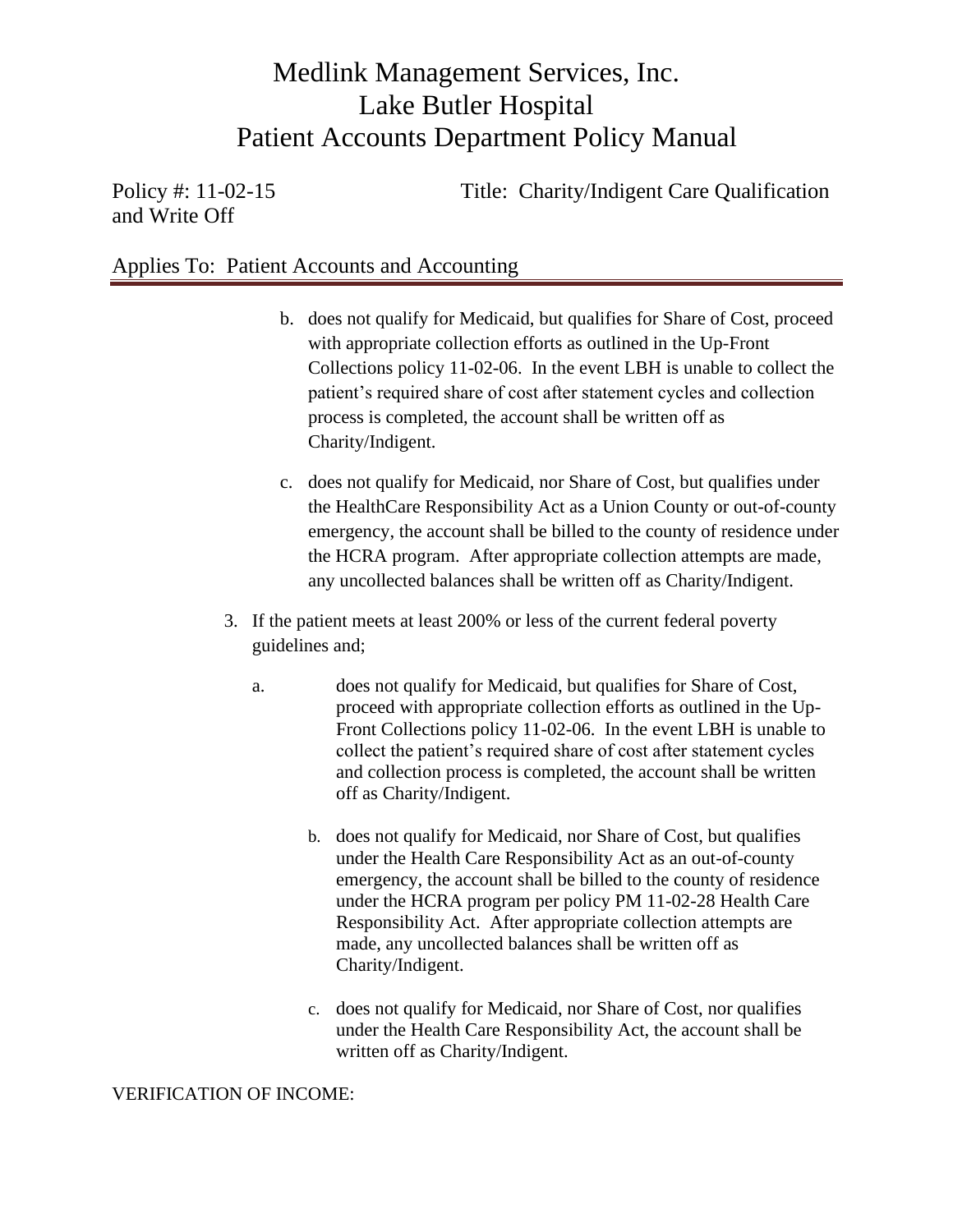and Write Off

Policy #: 11-02-15 Title: Charity/Indigent Care Qualification

## Applies To: Patient Accounts and Accounting

1. For qualification under the Medicaid Program or Health Care Responsibility Act Program, the hospital shall request documentation required to verify the patient's income received during the four weeks prior to the date of admission or treatment. Examples of documentation required is a proof of residency, such as a driver's license or voter registration card, along with proof of income (ex: pay stub, W2, income tax, social security income voucher, child support, disability income, workers compensation). If the patient is unable to supply appropriate documentation, the hospital will attempt to verify. Income to be considered: the sum of income a family unit receives or is entitled to receive at the time of application. For types of income and verification see the guidelines as stated in PM 11-02-15, Health Care Responsibility Act, which also qualify under the Health Care Responsibility Act.

#### WRITE OFF PROCEDURES:

1. All accounts qualifying as Charity/Indigent shall be reviewed monthly by the Patient Accounts Department to verify that all required documentation and applications for assistance were completed and included in the patient's electronic registration record and appropriate qualification criteria were followed. After review of all eligible accounts and authorization by the Revenue Cycle Director, the qualifying accounts shall be written off as Charity/Indigent Write Offs monthly. An electronic Excel file will be compiled and reconciled with the actual write offs for the month and submitted monthly to the accounting office for all accounts written off as Charity/Indigent Write Offs during the reporting period.The qualification of any accounts as charity/indigent under this policy does not prevent the collection of any accounts written off as charity/indigent from being collected at any time third party liability is identified. In the event the account has been prior written off as charity/indigent and collection is obtained, the amounts collected shall be posted to the patient's account as a Recovery of Charity/Indigent credit. All recovery of charity/indigent amounts shall be reported in the hospital's general ledger as Other Operating Income-Recovery